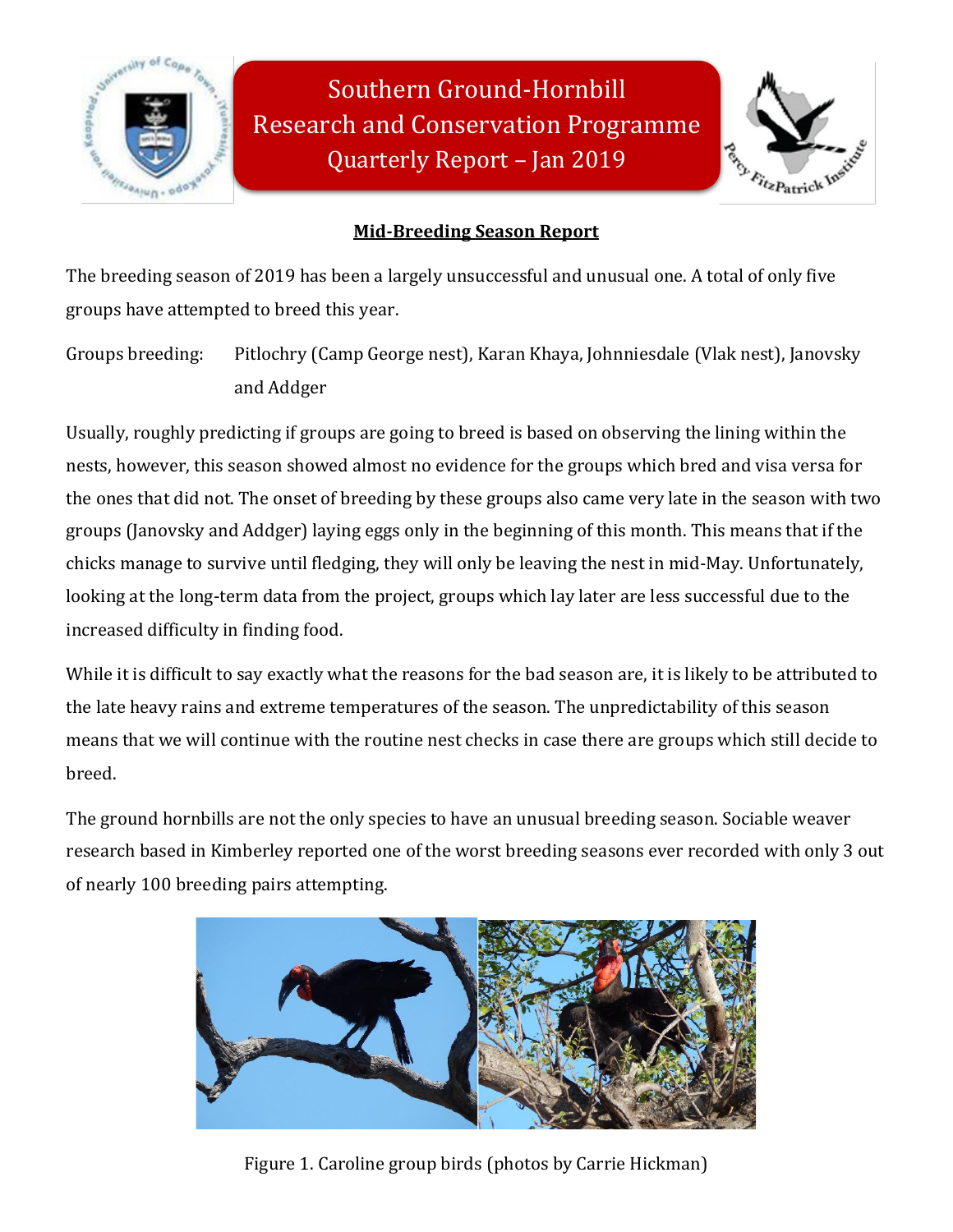### **Research**

With the breeding season being unfortunately poor, it has resulted in less data. However, that said, the data collection has gone well, and we are beginning the statistical analyses on the vocalisations of the species.

An opportunity might be available for additional research to be conducted with the information we are gathering from the nesting sites. It would look at how climatic factors affect the behaviours associated with breeding, as well as the overall reproductive success. Past research on ground hornbills has been inconsistent with regards to the effect of helpers and group size on the reproductive output. Studies in other species has shown that the effect of helpers may go unnoticed during good times and may only become apparent in tough environmental conditions. This may provide information on the success of ground hornbills through changing environmental conditions. I will be presenting a proposal to the university on 12 February.

During the beginning of December, we also attended the African Bioacoustics Conference at the University of Cape Town where we presented some of our preliminary results from the hornbills. The figures below are some of these results and show the differences in call lengths and call frequencies between males and females, as well as between the two different vocalisations of the chorus and contact calls. Call lengths were found to be different between males and females, as well as between the two different calls. Call frequencies rendered the same results. This is the initial step and more data is currently being analysed.

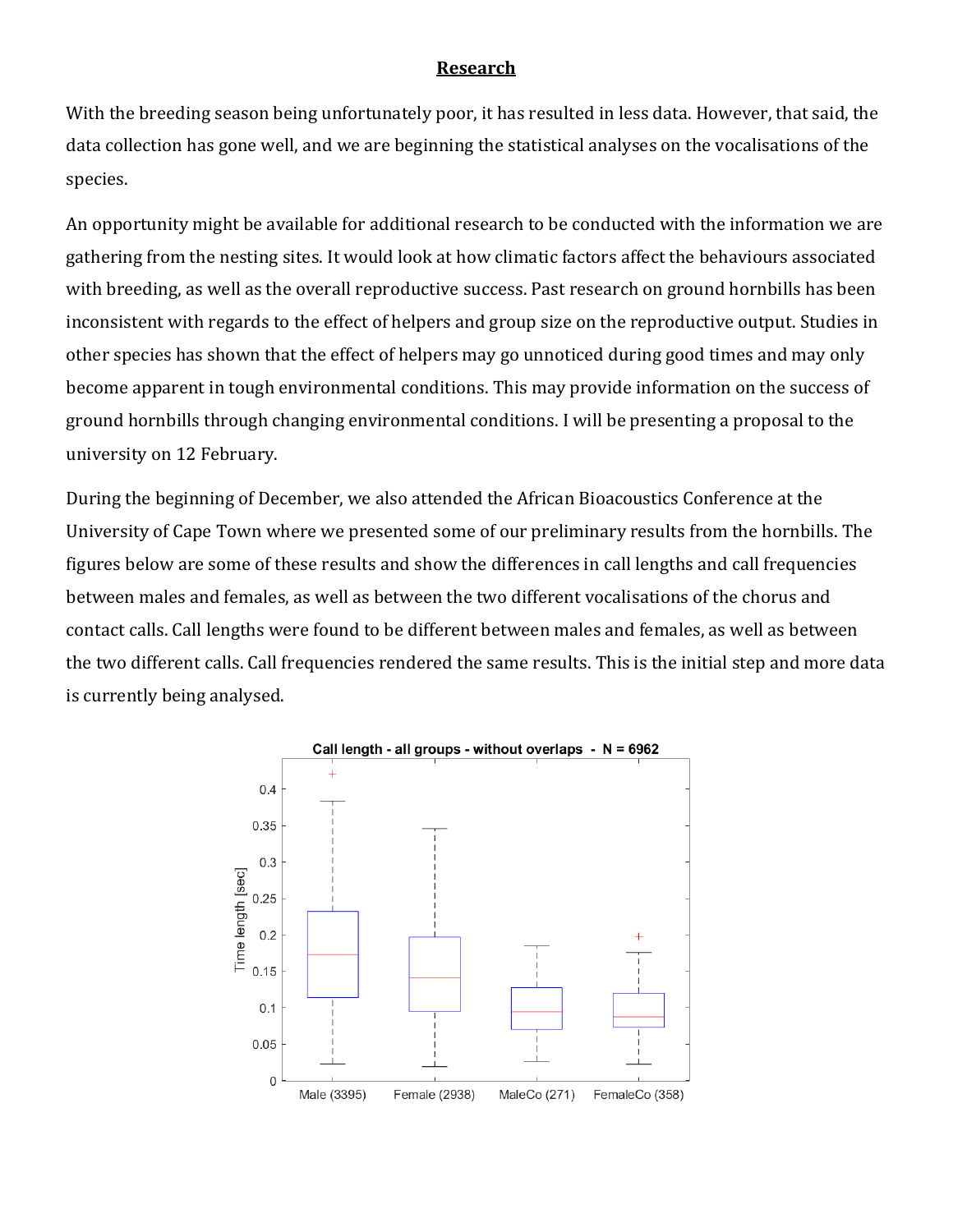Figure 2. Call length differences of chorus (Labelled Male and Female) and contact calls (Labelled MaleCo and FemaleCo) between males and females. Male calls tend to be longer than that of females and the chorus calls are longer than that of the contact calls.



Figure 3. Frequency differences of chorus (Labelled Male and Female) and contact (Labelled MaleCo and FemaleCo) calls between males and females. Female calls have a higher frequency than that of the males and the different calls are performed at different frequencies.



Figure 4. Camera trap footage from Charloscar (left) and Camp George (right) nests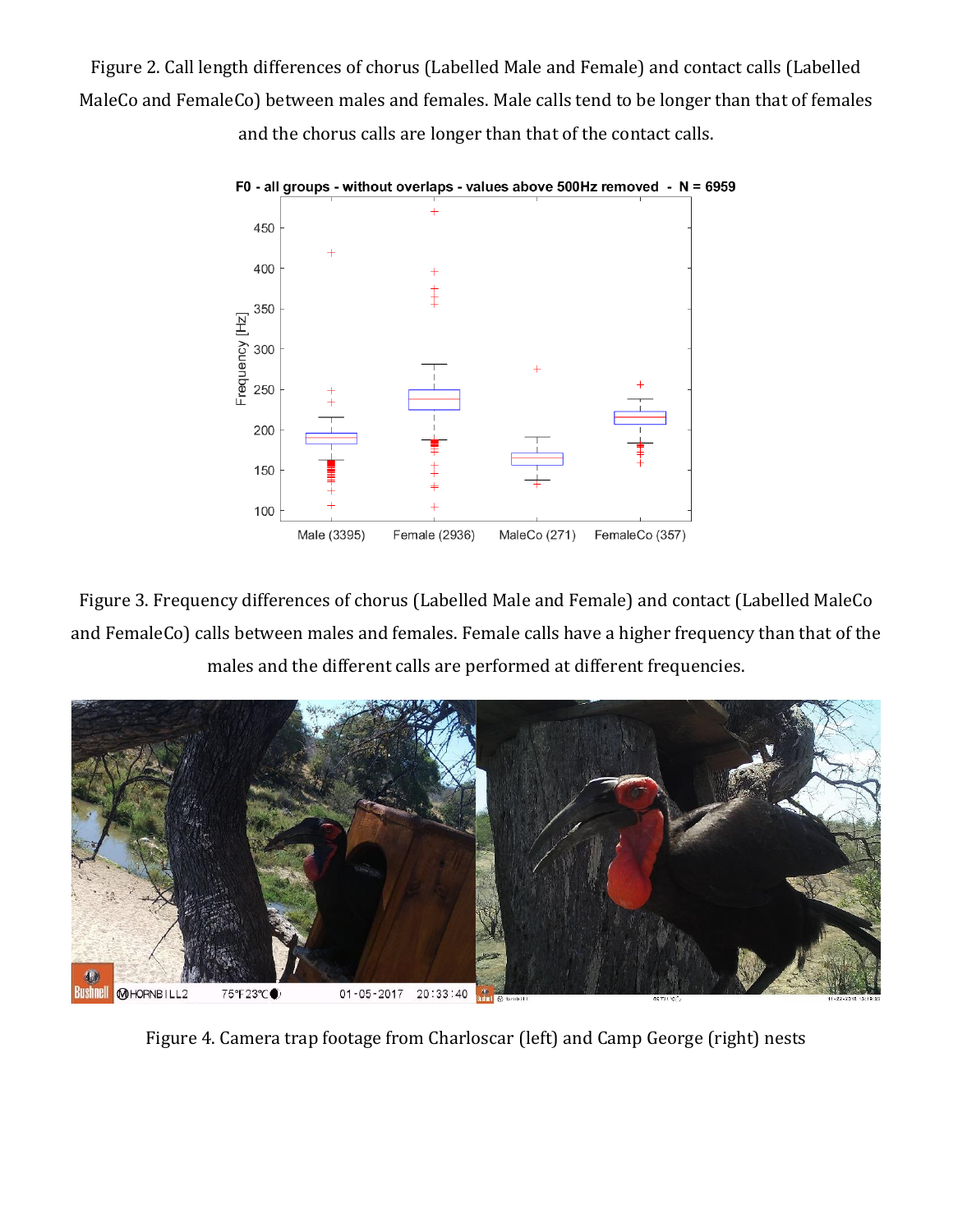## **Harvesting**

No birds were harvested this year to go through the release programme, despite the new facility at Mabula being installed. With such a late breeding season here, they were able to harvest from other locations for this year. Since the majority of harvesting for the Mabula Project has come from the APNR, it was an ideal opportunity to acquire birds from other areas.

The harvested birds from last year are currently still alive and are doing well. Some extra good news with the fact that a release group at Loskop Dam has bred for the first time. The breeding male from the group comes from Java nest here in the APNR.



Figure 5. The new nestling

### **Trouble Birds**

Recently, we have had some birds causing havoc at two of the properties based on the reserves. A single group (Java group) managed to break approximately 60 windows in the space of two weeks. The territoriality of the birds makes them aggressive towards other birds and when they see their reflection, they usually attack. Most of these window breakages occur at camps that stand unoccupied for long periods of time. Increased aggressiveness by birds is usually attributed to an onset of breeding, however, this particular group have not bred this season so the reasons for the current surge is difficult to say but the removal of the nest will have no effect on their aggressiveness. These window